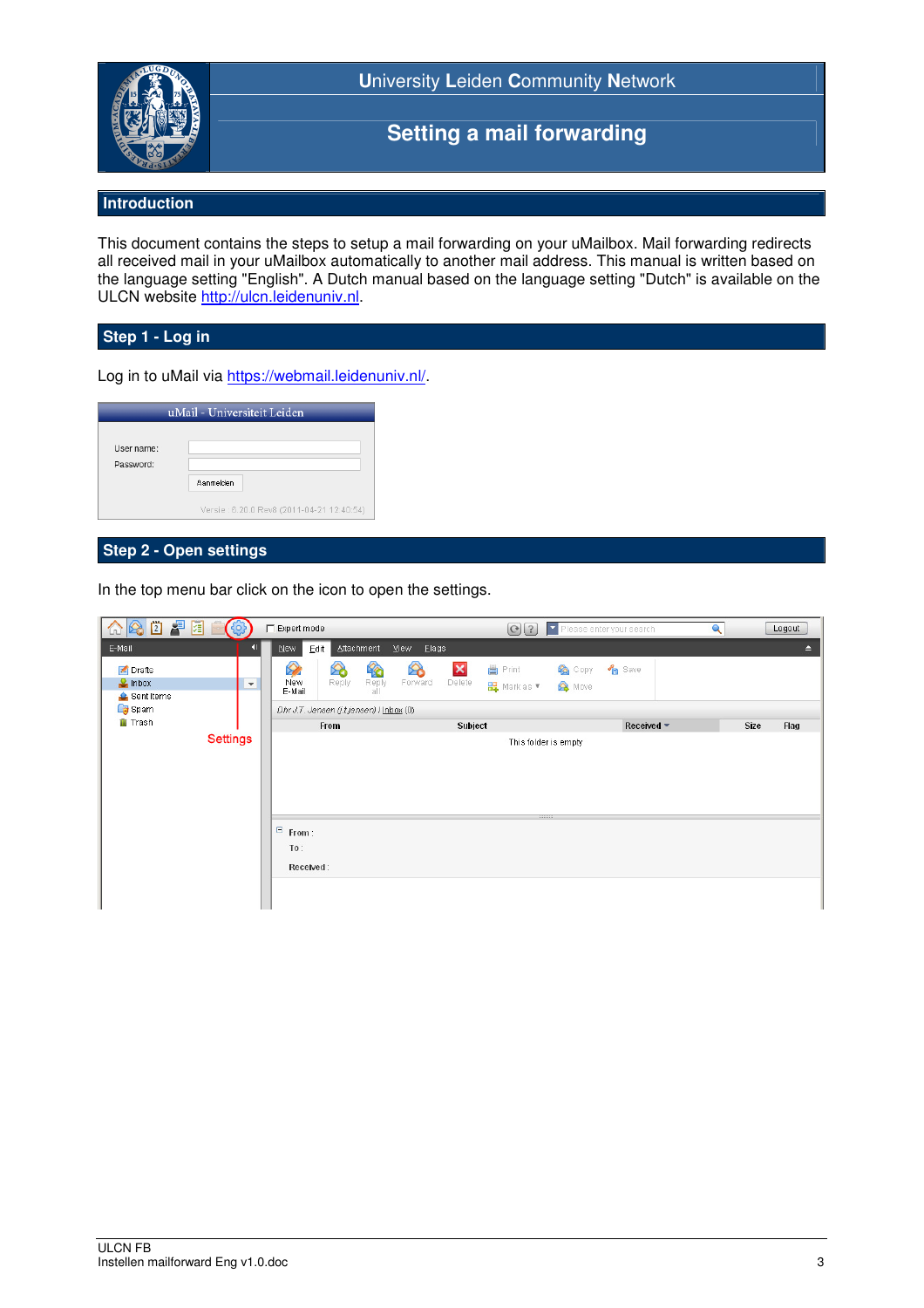Click with your left mouse button on **E-Mail**. The menu **E-Mail** splits and shows multiple options. Click in this new menu on **Filter**.



## **Step 3 - Create a new rule**

#### Click on **New**.



The block **Rule Details** becomes active.

| 会团早团自命<br>m                                                                                                                                  |                                                | $ Q $ ?                                                                                                                                                                                                                                                                     | Logout |  |  |  |  |
|----------------------------------------------------------------------------------------------------------------------------------------------|------------------------------------------------|-----------------------------------------------------------------------------------------------------------------------------------------------------------------------------------------------------------------------------------------------------------------------------|--------|--|--|--|--|
| Configuration                                                                                                                                | Mail filter                                    |                                                                                                                                                                                                                                                                             | ≘      |  |  |  |  |
| Import<br>Options<br>Categories                                                                                                              | B.<br><b>X</b> Delete<br>$\bigoplus$ Up<br>New | Down                                                                                                                                                                                                                                                                        |        |  |  |  |  |
| Start Page                                                                                                                                   | Mail filter                                    |                                                                                                                                                                                                                                                                             |        |  |  |  |  |
| $\triangledown$ <b>CP</b> E-Mail                                                                                                             | Active<br><b>Rule Name</b>                     | <b>Rule Details</b>                                                                                                                                                                                                                                                         |        |  |  |  |  |
| Preferences<br>Signatures<br><b>Accounts</b><br><sup>₩</sup> Filter<br>Vacation Notice<br><b>Calendar</b><br><b>Contacts</b><br><b>Tasks</b> | No rules available                             | Name New rule<br>For an incoming message that matches:<br>Ы<br>any<br>Of the following conditions:<br>$\mathbf{v}$ $\mathbf{x}$<br>All emails<br>Add condition<br>Do the following:<br>Add action<br>Process subsequent rules even when this rule matches<br>Cancel<br>Save |        |  |  |  |  |